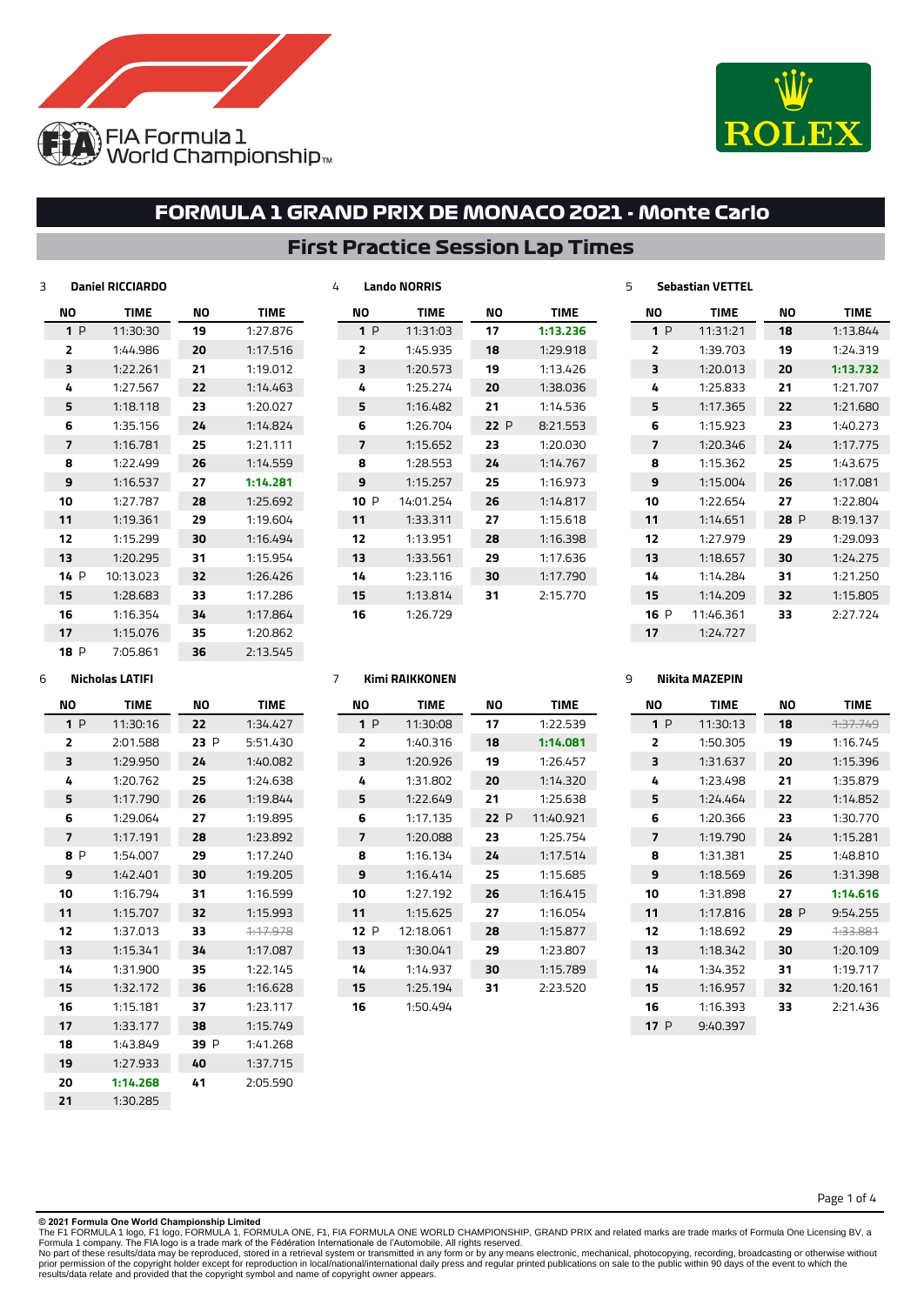



## **First Practice Session Lap Times**

| 10   | <b>Pierre GASLY</b> |      |             | 11 |                | <b>Sergio PEREZ</b> |           |             | 14 |                | <b>Fernando ALONSO</b> |    |             |
|------|---------------------|------|-------------|----|----------------|---------------------|-----------|-------------|----|----------------|------------------------|----|-------------|
| ΝO   | <b>TIME</b>         | ΝO   | <b>TIME</b> |    | ΝO             | <b>TIME</b>         | <b>NO</b> | <b>TIME</b> |    | ΝO             | <b>TIME</b>            | NO | <b>TIME</b> |
| 1P   | 11:31:11            | 20   | 1:13.207    |    | 1P             | 11:30:52            | 19        | 1:27.948    |    | 1P             | 11:30:18               | 20 | 1:25.547    |
| 2    | 1:43.188            | 21   | 1:25.137    |    | 2              | 1:44.862            | 20        | 1:15.750    |    | 2              | 1:43.904               | 21 | 1:49.038    |
| 3    | 1:23.098            | 22   | 1:12.929    |    | 3              | 1:20.071            | 21        | 1:35.275    |    | 3              | 1:23.762               | 22 | 1:19.435    |
| 4    | 1:19.744            | 23   | 1:28.974    |    | 4              | 1:25.428            | 22        | 1:18.358    |    | 4              | 1:20.135               | 23 | 1:14.477    |
| 5    | 1:18.728            | 24   | 1:13.261    |    | 5              | 1:17.655            | 23        | 1:38.442    |    | 5              | 1:31.811               | 24 | 1:23.906    |
| 6    | 1:17.602            | 25   | 1:39.128    |    | 6              | 1:29.337            | 24        | 1:12.817    |    | 6              | 1:17.427               | 25 | 1:14.493    |
| 7    | 1:16.480            | 26   | 1:19.858    |    | $\overline{7}$ | 1:16.457            | 25        | 1:43.788    |    | $\overline{7}$ | 1:16.759               | 26 | 1:26.642    |
| 8    | 1:16.008            | 27   | 1:12.971    |    | 8              | 1:25.145            | 26        | 1:12.939    |    | 8              | 1:21.521               | 27 | 1:14.248    |
| 9    | 1:16.004            | 28   | 1:38.534    |    | 9              | 1:15.196            | 27        | 1:33.630    |    | 9              | 1:16.106               | 28 | 1:22.153    |
| 10   | 1:27.693            | 29 P | 5:57.317    |    | 10             | 1:30.943            | 28        | 4:35.267    |    | 10             | 1:26.598               | 29 | 1:14.205    |
| 11   | 1:15.313            | 30   | 1:30.256    | 11 |                | 1:21.586            | 29        | 1:12.536    |    | 11             | 1:16.309               | 30 | 1:21.142    |
| 12   | 1:37.520            | 31   | 1:29.301    |    | 12             | 1:26.839            | 30        | 7:40.347    |    | 12             | 1:16.064               | 31 | 1:19.922    |
| 13   | 1:14.862            | 32   | 1:13.854    |    | 13             | 1:14.771            | 31        | 1:29.597    |    | 13             | 1:22.749               | 32 | 1:14.832    |
| 14   | 1:24.549            | 33   | 1:23.570    |    | 14             | 1:27.190            | 32        | 1:12.632    |    | 14             | 1:15.690               | 33 | 1:21.487    |
| 15   | 1:14.420            | 34   | 1:13.600    | 15 |                | 1:14.653            | 33        | 1:29.085    |    | 15             | 1:21.154               | 34 | 1:16.255    |
| 16 P | 7:45.617            | 35   | 1:23.923    |    | 16             | 1:24.467            | 34        | 1:12.487    |    | 16             | 1:15.655               | 35 | 1:26.064    |
| 17   | 1:25.315            | 36   | 1:13.374    | 17 |                | 1:13.781            | 35        | 1:29.403    |    | 17             | 1:22.331               | 36 | 1:19.692    |
| 18   | 1:14.145            | 37   | 2:03.280    |    | 18 P           | 14:04.067           | 36        | 2:07.424    |    | 18             | 1:19.654               | 37 | 2:17.451    |

#### 1:30.073 **Charles LECLERC**

| NΟ  | TIMF     | NΟ | TIME     |
|-----|----------|----|----------|
| 1 D | 11:31:16 | 3  | 1:19.618 |
|     | 1:41.806 | 4  | 1:25.386 |

| NΟ  | <b>TIME</b> | NΟ   | TIME     |
|-----|-------------|------|----------|
| 1P  | 11:31:26    | 18   | 1:14.797 |
| 2   | 1:41.602    | 19   | 1:27.757 |
| з   | 1:22.041    | 20   | 1:15.098 |
| 4   | 1:18.671    | 21   | 1:29.227 |
| 5   | 1:23.192    | 22   | 1:14.750 |
| 6   | 1:16.914    | 23   | 1:37.022 |
| 7   | 1:22.267    | 24   | 1:14.717 |
| 8   | 1:17.009    | 25   | 1:35.687 |
| 9   | 1:31.202    | 26   | 1:14.455 |
| 10  | 1:16.099    | 27   | 1:34.226 |
| 11  | 1:19.498    | 28   | 1:14.090 |
| 12  | 1:15.689    | 29 P | 6:30.022 |
| 13  | 1:21.670    | 30   | 1:29.959 |
| 14  | 1:21.211    | 31   | 1:19.416 |
| 15  | 1:15.108    | 32   | 1:18.059 |
| 16P | 12:20.025   | 33   | 2:15.571 |
| 17  | 1:30.278    |      |          |
|     |             |      |          |

**Lance STROLL**

 P 13:48.505 **Yuki TSUNODA**

| <b>NO</b> | <b>TIME</b> | NΟ   | <b>TIME</b> |
|-----------|-------------|------|-------------|
| 1P        | 11:30:56    | 21   | 1:14.897    |
| 2         | 1:46.141    | 22   | 1:13.746    |
| 3         | 1:25.177    | 23   | 1:24.214    |
| 4         | 1:20.406    | 24   | 1:13.864    |
| 5         | 1:19.409    | 25   | 1:19.650    |
| 6         | 1:17.668    | 26   | 1:37.975    |
| 7         | 1:40.465    | 27   | 1:14.439    |
| 8         | 1:17.541    | 28   | 1:25.494    |
| 9         | 1:27.698    | 29   | 1:16.255    |
| 10        | 1:16.231    | 30   | 1:22.039    |
| 11        | 1:15.511    | 31   | 1:20.536    |
| 12        | 1:26.159    | 32   | 1:13.865    |
| 13        | 1:18.966    | 33 P | 5:38.740    |
| 14        | 1:15.604    | 34   | 1:21.866    |
| 15        | 1:32.869    | 35   | 1:17.233    |
| 16        | 1:17.064    | 36   | 1:15.996    |
| 17        | 1:15.072    | 37   | 1:16.992    |
| 18        | 1:15.202    | 38   | 1:17.639    |
| 19P       | 6:40.254    | 39   | 2:00.622    |
| 20        | 1:33.781    |      |             |

Page 2 of 4

**© 2021 Formula One World Championship Limited**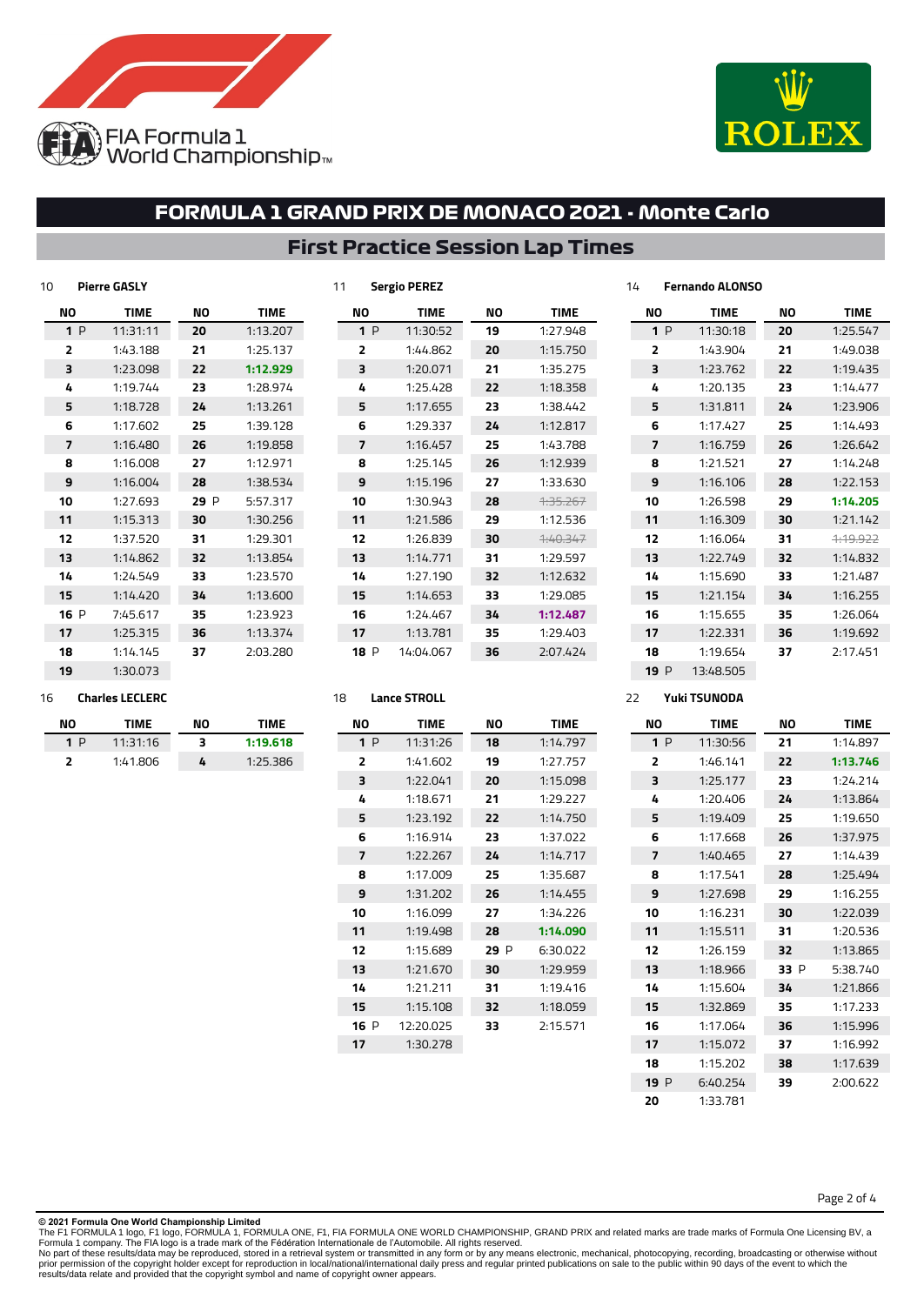



## **First Practice Session Lap Times**

| 31  | <b>Esteban OCON</b> |      |             | 33 |     | <b>Max VERSTAPPEN</b> |     |             | 44 |              | <b>Lewis HAMILTON</b> |      |             |
|-----|---------------------|------|-------------|----|-----|-----------------------|-----|-------------|----|--------------|-----------------------|------|-------------|
| NO  | <b>TIME</b>         | ΝO   | <b>TIME</b> |    | ΝO  | <b>TIME</b>           | NO  | <b>TIME</b> |    | ΝO           | <b>TIME</b>           | ΝO   | <b>TIME</b> |
| 1P  | 11:30:44            | 20   | 1:34.010    |    | 1P  | 11:31:23              | 21P | 9:06.220    |    | 1P           | 11:31:46              | 18P  | 3:29.224    |
| 2   | 1:45.694            | 21   | 1:18.138    |    | 2   | 1:40.337              | 22  | 1:28.129    |    | $\mathbf{z}$ | 1:33.885              | 19   | 1:29.568    |
| 3   | 1:26.422            | 22   | 1:15.209    |    | 3   | 1:22.920              | 23  | 1:20.290    |    | 3            | 1:21.894              | 20   | 1:19.163    |
| 4   | 1:22.492            | 23   | 1:14.864    |    | 4   | 1:17.072              | 24  | 1:13.254    |    | 4            | 1:29.105              | 21   | 1:12.995    |
| 5   | 1:19.771            | 24   | 1:23.846    |    | 5 P | 2:04.995              | 25  | 1:24.296    |    | 5            | 1:15.858              | 22 P | 8:53.424    |
| 6   | 1:26.733            | 25   | 1:17.433    |    | 6   | 1:21.462              | 26  | 1:18.791    |    | 6            | 1:15.250              | 23 P | 1:48.162    |
| 7   | 1:18.409            | 26   | 1:36.658    |    | 7   | 1:20.023              | 27  | 1:12.648    |    | 7            | 1:22.538              | 24   | 1:29.479    |
| 8   | 1:17.643            | 27   | 1:15.193    |    | 8   | 1:15.011              | 28  | 1:30.670    |    | 8            | 1:14.640              | 25   | 1:16.554    |
| 9   | 1:17.437            | 28 P | 1:40.826    |    | 9   | 1:22.815              | 29  | 1:18.596    |    | 9P           | 1:40.000              | 26   | 1:16.294    |
| 10  | 1:21.066            | 29   | 1:27.657    |    | 10  | 1:14.475              | 30  | 1:12.800    |    | 10           | 4:22.300              | 27   | 1:24.434    |
| 11  | 1:16.692            | 30   | 1:14.504    |    | 11  | 1:21.576              | 31  | 1:29.571    |    | 11           | 1:14.110              | 28   | 1:15.316    |
| 12  | 1:16.267            | 31   | 1:14.320    |    | 12  | 1:14.221              | 32  | 1:21.676    |    | 12           | 1:24.209              | 29   | 1:15.270    |
| 13  | 1:15.775            | 32   | 1:15.935    |    | 13  | 1:34.344              | 33  | 1:41.688    |    | 13           | 1:24.374              | 30   | 1:14.640    |
| 14  | 1:20.265            | 33   | 1:31.901    |    | 14  | 1:13.970              | 34  | 1:19.314    |    | 14           | 1:18.159              | 31 P | 6:00.679    |
| 15  | 1:18.100            | 34   | 1:14.893    |    | 15  | 1:24.456              | 35  | 1:12.716    |    | 15           | 1:13.404              | 32 P | 2:00.566    |
| 16  | 1:15.953            | 35   | 1:14.402    |    | 16  | 1:13.506              | 36  | 1:37.112    |    | 16           | 1:22.517              | 33   | 1:24.274    |
| 17  | 1:20.803            | 36   | 1:25.374    |    | 17  | 1:25.509              | 37  | 1:15.135    |    | 17           | 1:27.769              | 34   | 2:01.192    |
| 18  | 1:15.520            | 37   | 1:18.536    |    | 18  | 1:53.501              | 38  | 1:33.226    |    |              |                       |      |             |
| 19P | 10:13.193           | 38 P | 1:34.406    |    | 19  | 1:19.699              | 39  | 1:59.269    |    |              |                       |      |             |

1:13.191

#### **Mick SCHUMACHER**

| NΟ             | <b>TIME</b> | NΟ   | TIME     |
|----------------|-------------|------|----------|
| 1P             | 11:30:39    | 19   | 1:15.508 |
| $\overline{2}$ | 1:45.271    | 20   | 1:30.497 |
| 3              | 1:26.037    | 21   | 1:31.890 |
| 4              | 1:22.647    | 22   | 1:15.272 |
| 5              | 1:20.472    | 23   | 1:51.286 |
| 6              | 1:27.230    | 24   | 1:23.026 |
| 7              | 1:18.173    | 25   | 1:15.265 |
| 8              | 1:19.300    | 26   | 1:14.801 |
| 9              | 1:38.538    | 27   | 1:18.650 |
| 10             | 1:17.903    | 28   | 1:39.914 |
| 11             | 1:18.648    | 29   | 1:18.565 |
| 12             | 1:18.384    | 30   | 1:15.081 |
| 13             | 1:45.436    | 31   | 1:14.881 |
| 14             | 1:16.668    | 32 P | 7:27.910 |
| 15             | 1:17.749    | 33   | 1:30.544 |
| 16 P           | 9:06.874    | 34   | 1:21.338 |
| 17             | 1:29.110    | 35   | 2:16.333 |
| 18             | 1:21.691    |      |          |

| 55             |      | Carlos SAINZ     |     |             |
|----------------|------|------------------|-----|-------------|
| NΟ             |      | <b>TIME</b>      | ΝO  | <b>TIME</b> |
|                | 1P   | 11:30:26         | 17  | 1:18.772    |
| $\overline{2}$ |      | 1:44.759         | 18  | 1:12.965    |
| 3              |      | 1:21.036         | 19  | 1:43.591    |
| 4              |      | 1:16.241         | 20P | 8:33.442    |
| 5              |      | 1:32.408         | 21  | 1:27.281    |
| 6              |      | 1:21.252         | 22  | 1:19.589    |
| 7              |      | 1:14.457         | 23  | 1:13.089    |
| 8              |      | 1:29.316         | 24  | 1:33.423    |
| 9              |      | 1:13.639         | 25  | 1:13.000    |
| 10             |      | 1:35.008         | 26  | 1:50.778    |
| 11             |      | 1:13.388         | 27  | 1:12.606    |
| 12             |      | 1:42.088         | 28  | 1.33.659    |
| 13             |      | <u> 1.20.323</u> | 29  | 1:23.493    |
| 14             | P    | 1:54.095         | 30  | 1:23.859    |
|                | 15 P | 11:34.164        | 31  | 1:13.732    |
| 16             |      | 1:26.163         | 32  | 2:09.720    |
|                |      |                  |     |             |

#### **NO TIME** P 1:43.221 1:31.752 1:15.068 P 12:35.181 1:28.784 1:22.081 1:19.336 1:18.025 1:16.083 1:20.148 1:21.167 1:16.538 **1:14.840** 1:21.077 1:22.742 1:15.150 P 1:46.530 **NO TIME** P 11:30:04 1:40.687 1:23.902 1:27.524 1:19.507 1:33.815 1:18.412 1:17.581 1:22.064 1:16.710 1:16.028 1:26.764 1:15.225 1:15.418 1:24.461 1:14.881 1:37.255 1:22.073

Page 3 of 4

**George RUSSELL**

**© 2021 Formula One World Championship Limited**